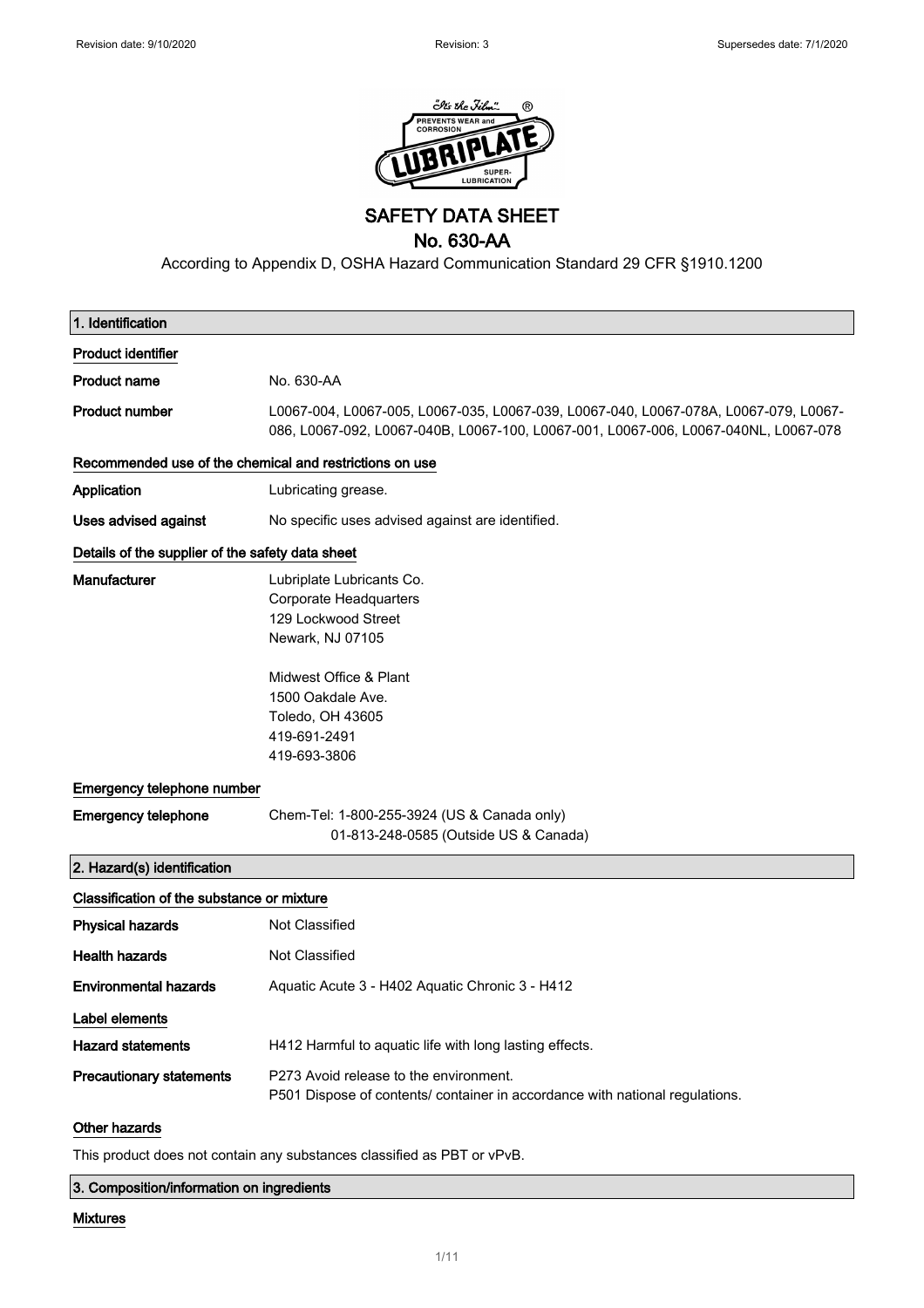| Distillates (petroleum), hydrotreated heavy naphthenic<br>CAS number: 64742-52-5 | 60-100%                                                                                                                                                                                                                                                                                                                                                                                                                                                                                                                                                                                                                                                                                       |
|----------------------------------------------------------------------------------|-----------------------------------------------------------------------------------------------------------------------------------------------------------------------------------------------------------------------------------------------------------------------------------------------------------------------------------------------------------------------------------------------------------------------------------------------------------------------------------------------------------------------------------------------------------------------------------------------------------------------------------------------------------------------------------------------|
| Classification<br>Not Classified                                                 |                                                                                                                                                                                                                                                                                                                                                                                                                                                                                                                                                                                                                                                                                               |
| zinc oxide                                                                       | $1 - 5%$                                                                                                                                                                                                                                                                                                                                                                                                                                                                                                                                                                                                                                                                                      |
| CAS number: 1314-13-2                                                            |                                                                                                                                                                                                                                                                                                                                                                                                                                                                                                                                                                                                                                                                                               |
| M factor (Acute) = $1$                                                           | M factor (Chronic) = $1$                                                                                                                                                                                                                                                                                                                                                                                                                                                                                                                                                                                                                                                                      |
| Classification<br>Aquatic Acute 1 - H400<br>Aquatic Chronic 1 - H410             |                                                                                                                                                                                                                                                                                                                                                                                                                                                                                                                                                                                                                                                                                               |
| Antimony dialkyldithiocarbamate<br>CAS number: 15890-25-2                        | $1 - 5%$                                                                                                                                                                                                                                                                                                                                                                                                                                                                                                                                                                                                                                                                                      |
| Classification<br>Skin Irrit. 2 - H315<br>Eye Irrit. 2A - H319                   |                                                                                                                                                                                                                                                                                                                                                                                                                                                                                                                                                                                                                                                                                               |
|                                                                                  | The full text for all hazard statements is displayed in Section 16.                                                                                                                                                                                                                                                                                                                                                                                                                                                                                                                                                                                                                           |
| <b>Composition comments</b>                                                      | * The exact percentage withheld as a trade secret in accordance with 29 CFR 1910.1200.                                                                                                                                                                                                                                                                                                                                                                                                                                                                                                                                                                                                        |
| 4. First-aid measures                                                            |                                                                                                                                                                                                                                                                                                                                                                                                                                                                                                                                                                                                                                                                                               |
| Description of first aid measures                                                |                                                                                                                                                                                                                                                                                                                                                                                                                                                                                                                                                                                                                                                                                               |
| General information                                                              | Get medical attention immediately. Show this Safety Data Sheet to the medical personnel.                                                                                                                                                                                                                                                                                                                                                                                                                                                                                                                                                                                                      |
| Inhalation                                                                       | Remove affected person from source of contamination. Move affected person to fresh air and<br>keep warm and at rest in a position comfortable for breathing. Maintain an open airway.<br>Loosen tight clothing such as collar, tie or belt. When breathing is difficult, properly trained<br>personnel may assist affected person by administering oxygen. Place unconscious person on<br>their side in the recovery position and ensure breathing can take place.                                                                                                                                                                                                                            |
| Ingestion                                                                        | Rinse mouth thoroughly with water. Give a few small glasses of water or milk to drink. Stop if<br>the affected person feels sick as vomiting may be dangerous. Do not induce vomiting unless<br>under the direction of medical personnel. If vomiting occurs, the head should be kept low so<br>that vomit does not enter the lungs. Never give anything by mouth to an unconscious person.<br>Move affected person to fresh air and keep warm and at rest in a position comfortable for<br>breathing. Place unconscious person on their side in the recovery position and ensure<br>breathing can take place. Maintain an open airway. Loosen tight clothing such as collar, tie or<br>belt. |
| <b>Skin Contact</b>                                                              | Rinse with water.                                                                                                                                                                                                                                                                                                                                                                                                                                                                                                                                                                                                                                                                             |
| Eye contact                                                                      | Rinse immediately with plenty of water. Remove any contact lenses and open eyelids wide<br>apart. Continue to rinse for at least 10 minutes.                                                                                                                                                                                                                                                                                                                                                                                                                                                                                                                                                  |
| <b>Protection of first aiders</b>                                                | First aid personnel should wear appropriate protective equipment during any rescue.                                                                                                                                                                                                                                                                                                                                                                                                                                                                                                                                                                                                           |
|                                                                                  | Most important symptoms and effects, both acute and delayed                                                                                                                                                                                                                                                                                                                                                                                                                                                                                                                                                                                                                                   |
| <b>General information</b>                                                       | See Section 11 for additional information on health hazards. The severity of the symptoms<br>described will vary dependent on the concentration and the length of exposure.                                                                                                                                                                                                                                                                                                                                                                                                                                                                                                                   |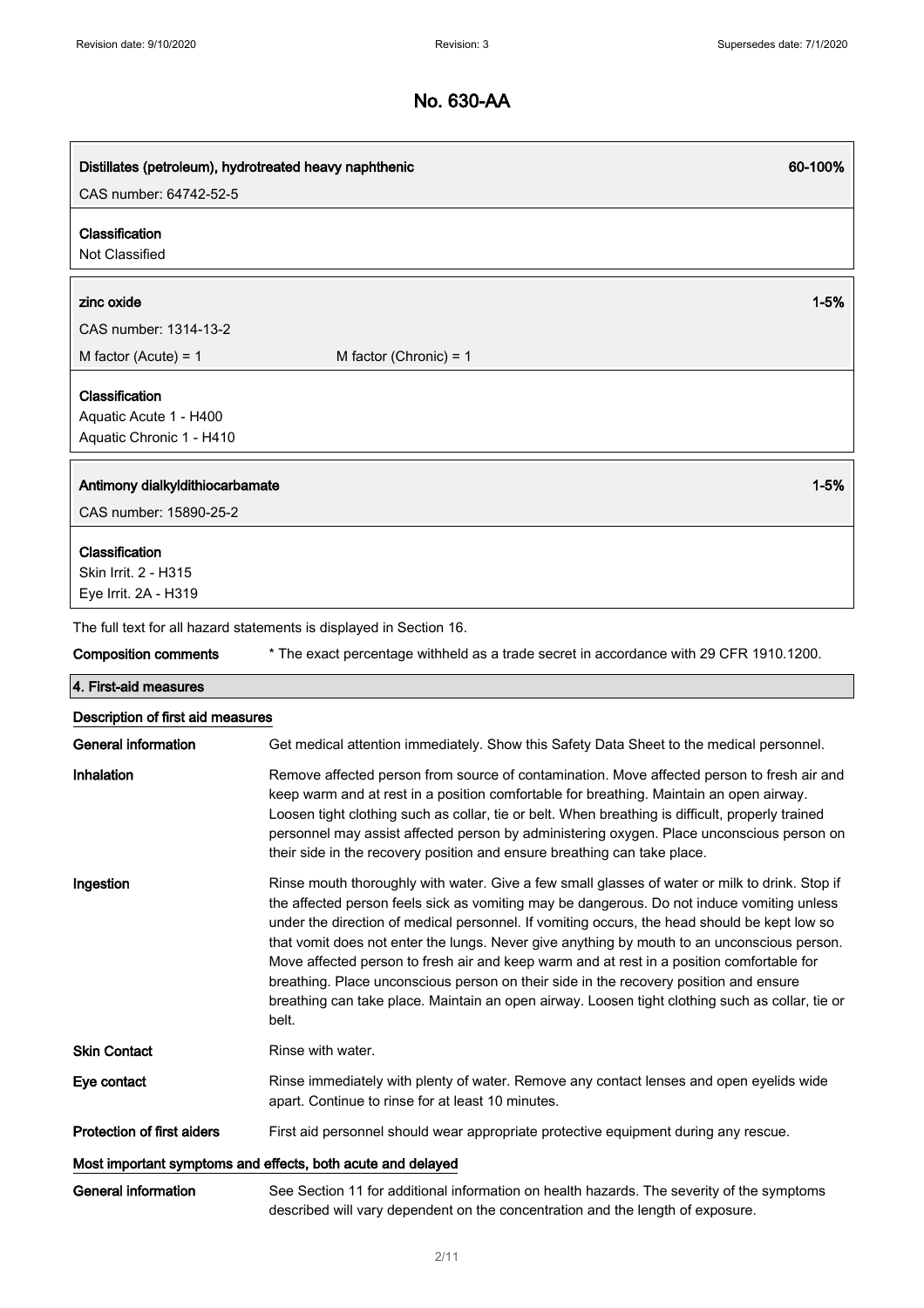| Inhalation                                            | A single exposure may cause the following adverse effects: Temporary irritation.                                                                                                                                                                                                                                                                                                                                                                                                                                   |
|-------------------------------------------------------|--------------------------------------------------------------------------------------------------------------------------------------------------------------------------------------------------------------------------------------------------------------------------------------------------------------------------------------------------------------------------------------------------------------------------------------------------------------------------------------------------------------------|
| Ingestion                                             | May cause discomfort if swallowed. May cause stomach pain or vomiting.                                                                                                                                                                                                                                                                                                                                                                                                                                             |
| <b>Skin contact</b>                                   | Prolonged contact may cause dryness of the skin.                                                                                                                                                                                                                                                                                                                                                                                                                                                                   |
| Eye contact                                           | May be slightly irritating to eyes.                                                                                                                                                                                                                                                                                                                                                                                                                                                                                |
|                                                       | Indication of immediate medical attention and special treatment needed                                                                                                                                                                                                                                                                                                                                                                                                                                             |
| Notes for the doctor                                  | Treat symptomatically.                                                                                                                                                                                                                                                                                                                                                                                                                                                                                             |
| 5. Fire-fighting measures                             |                                                                                                                                                                                                                                                                                                                                                                                                                                                                                                                    |
| <b>Extinguishing media</b>                            |                                                                                                                                                                                                                                                                                                                                                                                                                                                                                                                    |
| Suitable extinguishing media                          | The product is not flammable. Extinguish with alcohol-resistant foam, carbon dioxide, dry<br>powder or water fog. Use fire-extinguishing media suitable for the surrounding fire.                                                                                                                                                                                                                                                                                                                                  |
| Unsuitable extinguishing<br>media                     | Do not use water jet as an extinguisher, as this will spread the fire.                                                                                                                                                                                                                                                                                                                                                                                                                                             |
| Special hazards arising from the substance or mixture |                                                                                                                                                                                                                                                                                                                                                                                                                                                                                                                    |
| Specific hazards                                      | None known.                                                                                                                                                                                                                                                                                                                                                                                                                                                                                                        |
| <b>Hazardous combustion</b><br>products               | Thermal decomposition or combustion products may include the following substances:<br>Harmful gases or vapors.                                                                                                                                                                                                                                                                                                                                                                                                     |
| Advice for firefighters                               |                                                                                                                                                                                                                                                                                                                                                                                                                                                                                                                    |
| Protective actions during<br>firefighting             | Avoid breathing fire gases or vapors. Evacuate area. Cool containers exposed to heat with<br>water spray and remove them from the fire area if it can be done without risk. Cool containers<br>exposed to flames with water until well after the fire is out. Avoid discharge to the aquatic<br>environment. Control run-off water by containing and keeping it out of sewers and<br>watercourses. If risk of water pollution occurs, notify appropriate authorities.                                              |
| Special protective equipment<br>for firefighters      | Wear positive-pressure self-contained breathing apparatus (SCBA) and appropriate protective<br>clothing. Standard Firefighter's clothing including helmets, protective boots and gloves will<br>provide a basic level of protection for chemical incidents.                                                                                                                                                                                                                                                        |
| 6. Accidental release measures                        |                                                                                                                                                                                                                                                                                                                                                                                                                                                                                                                    |
|                                                       | Personal precautions, protective equipment and emergency procedures                                                                                                                                                                                                                                                                                                                                                                                                                                                |
| Personal precautions                                  | No action shall be taken without appropriate training or involving any personal risk. Keep<br>unnecessary and unprotected personnel away from the spillage. Wear protective clothing as<br>described in Section 8 of this safety data sheet. Follow precautions for safe handling<br>described in this safety data sheet. Wash thoroughly after dealing with a spillage. Ensure<br>procedures and training for emergency decontamination and disposal are in place. Do not<br>touch or walk into spilled material. |
| <b>Environmental precautions</b>                      |                                                                                                                                                                                                                                                                                                                                                                                                                                                                                                                    |
| <b>Environmental precautions</b>                      | Avoid discharge into drains or watercourses or onto the ground. Avoid discharge to the<br>aquatic environment. Large Spillages: Inform the relevant authorities if environmental pollution<br>occurs (sewers, waterways, soil or air).                                                                                                                                                                                                                                                                             |

#### Methods and material for containment and cleaning up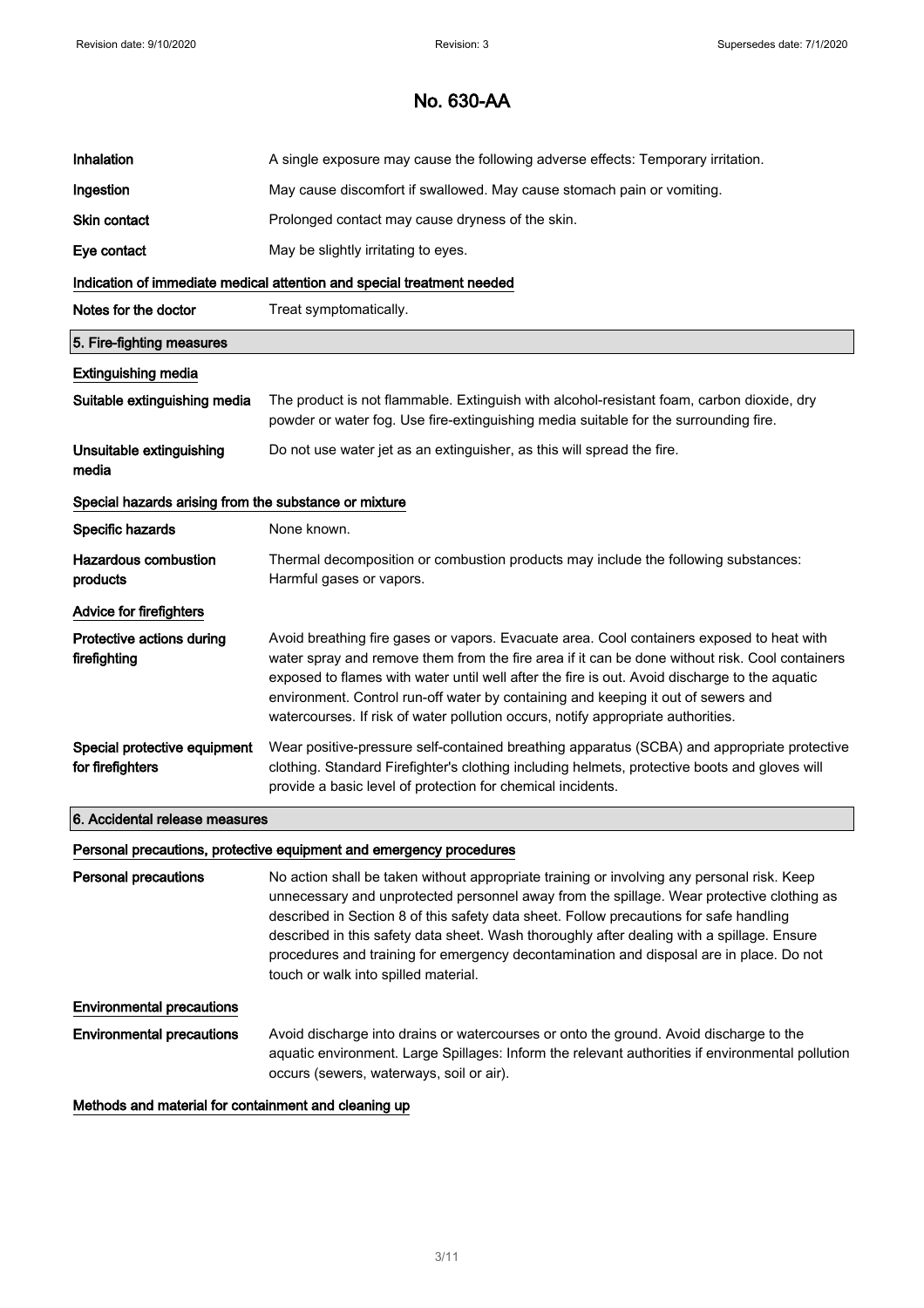| Methods for cleaning up                                      | Wear protective clothing as described in Section 8 of this safety data sheet. Clear up spills<br>immediately and dispose of waste safely. Approach the spillage from upwind. Collect spillage<br>with a shovel and broom, or similar and reuse, if possible. Collect and place in suitable waste<br>disposal containers and seal securely. Flush contaminated area with plenty of water. Wash<br>thoroughly after dealing with a spillage. Dangerous for the environment. Do not empty into<br>drains. Dispose of waste to licensed waste disposal site in accordance with the requirements<br>of the local Waste Disposal Authority. |
|--------------------------------------------------------------|---------------------------------------------------------------------------------------------------------------------------------------------------------------------------------------------------------------------------------------------------------------------------------------------------------------------------------------------------------------------------------------------------------------------------------------------------------------------------------------------------------------------------------------------------------------------------------------------------------------------------------------|
| Reference to other sections                                  | For personal protection, see Section 8. See Section 11 for additional information on health<br>hazards. See Section 12 for additional information on ecological hazards. For waste disposal,<br>see Section 13.                                                                                                                                                                                                                                                                                                                                                                                                                       |
| 7. Handling and storage                                      |                                                                                                                                                                                                                                                                                                                                                                                                                                                                                                                                                                                                                                       |
| Precautions for safe handling                                |                                                                                                                                                                                                                                                                                                                                                                                                                                                                                                                                                                                                                                       |
| Usage precautions                                            | Read and follow manufacturer's recommendations. Wear protective clothing as described in<br>Section 8 of this safety data sheet. Keep away from food, drink and animal feeding stuffs.<br>Keep container tightly sealed when not in use. Avoid discharge to the aquatic environment.<br>Do not handle until all safety precautions have been read and understood. Do not handle<br>broken packages without protective equipment.                                                                                                                                                                                                      |
| Advice on general<br>occupational hygiene                    | Wash promptly if skin becomes contaminated. Take off contaminated clothing and wash<br>before reuse. Wash contaminated clothing before reuse. Do not eat, drink or smoke when<br>using this product. Wash at the end of each work shift and before eating, smoking and using<br>the toilet. Change work clothing daily before leaving workplace.                                                                                                                                                                                                                                                                                      |
| Conditions for safe storage, including any incompatibilities |                                                                                                                                                                                                                                                                                                                                                                                                                                                                                                                                                                                                                                       |
| <b>Storage precautions</b>                                   | Store away from incompatible materials (see Section 10). Store in accordance with local<br>regulations. Keep only in the original container. Keep container tightly closed, in a cool, well<br>ventilated place. Keep containers upright. Protect containers from damage. Utilize retaining<br>walls to prevent soil and water pollution in the event of spillage. The storage area floor should<br>be leak-tight, jointless and not absorbent.                                                                                                                                                                                       |
| Storage class                                                | Miscellaneous hazardous material storage.                                                                                                                                                                                                                                                                                                                                                                                                                                                                                                                                                                                             |
| Specific end uses(s)                                         |                                                                                                                                                                                                                                                                                                                                                                                                                                                                                                                                                                                                                                       |
| Specific end use(s)                                          | The identified uses for this product are detailed in Section 1.                                                                                                                                                                                                                                                                                                                                                                                                                                                                                                                                                                       |
| 8. Exposure controls/Personal protection                     |                                                                                                                                                                                                                                                                                                                                                                                                                                                                                                                                                                                                                                       |

#### Control parameters

Occupational exposure limits

#### Distillates (petroleum), hydrotreated heavy naphthenic

Mineral oil, excluding metal working fluids (pure, highly and severely refined) ACGIH

#### zinc oxide

Long-term exposure limit (8-hour TWA): OSHA 5 mg/m<sup>3</sup> fume Long-term exposure limit (8-hour TWA): OSHA 15 mg/m<sup>3</sup> total dust Long-term exposure limit (8-hour TWA): ACGIH 2 mg/m<sup>3</sup> respirable fraction Short-term exposure limit (15-minute): ACGIH 10 mg/m<sup>3</sup> respirable fraction Long-term exposure limit (8-hour TWA): OSHA 5 mg/m<sup>3</sup> respirable fraction OSHA = Occupational Safety and Health Administration. ACGIH = American Conference of Governmental Industrial Hygienists.

#### zinc oxide (CAS: 1314-13-2)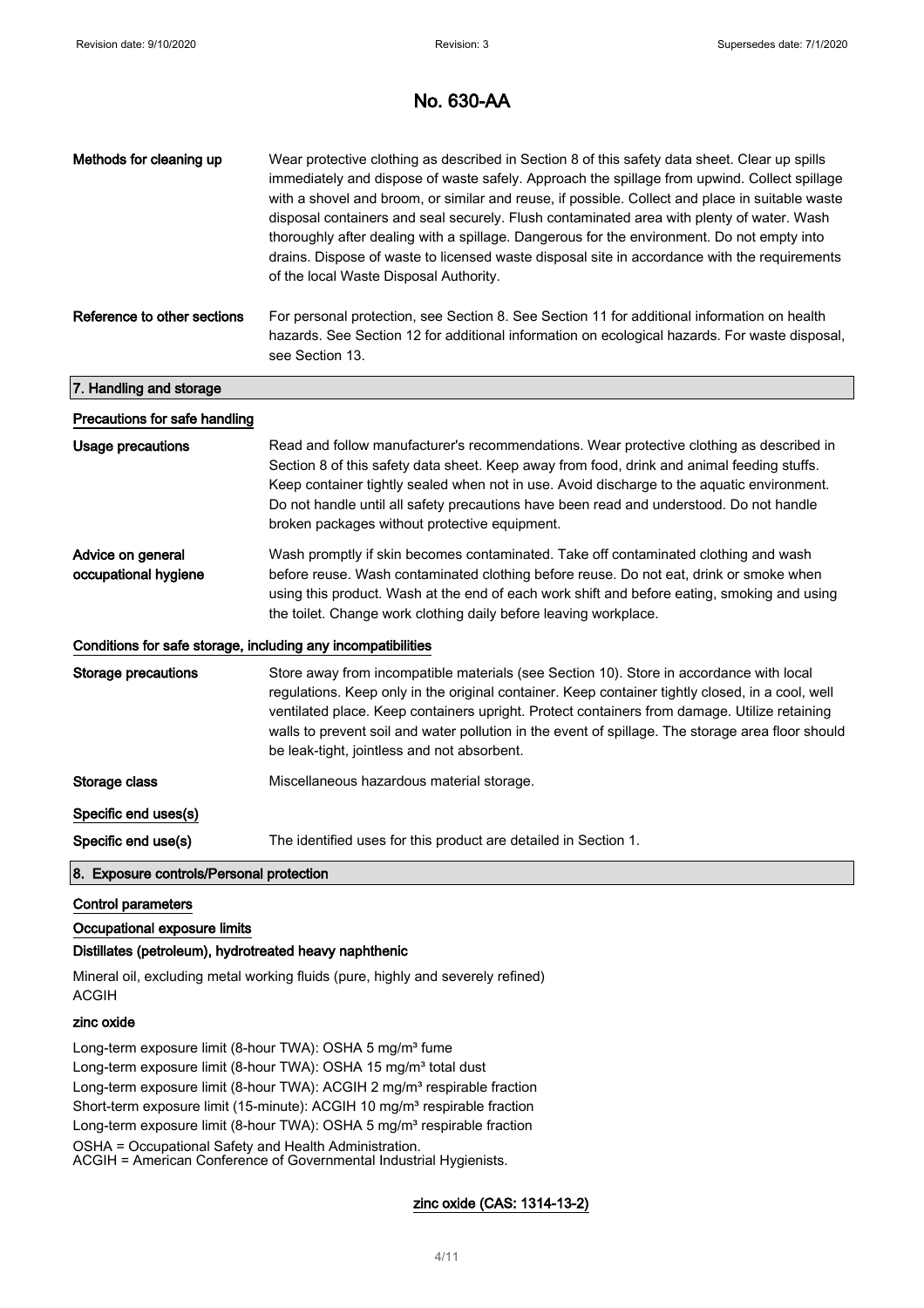Immediate danger to life and health 500 mg/m³

#### Exposure controls

### Protective equipment





| Appropriate engineering<br>controls       | Provide adequate ventilation. Personal, workplace environment or biological monitoring may<br>be required to determine the effectiveness of the ventilation or other control measures and/or<br>the necessity to use respiratory protective equipment. Use process enclosures, local exhaust<br>ventilation or other engineering controls as the primary means to minimize worker exposure.<br>Personal protective equipment should only be used if worker exposure cannot be controlled<br>adequately by the engineering control measures. Ensure control measures are regularly<br>inspected and maintained. Ensure operatives are trained to minimize exposure.                                                                          |
|-------------------------------------------|---------------------------------------------------------------------------------------------------------------------------------------------------------------------------------------------------------------------------------------------------------------------------------------------------------------------------------------------------------------------------------------------------------------------------------------------------------------------------------------------------------------------------------------------------------------------------------------------------------------------------------------------------------------------------------------------------------------------------------------------|
| Eye/face protection                       | Eyewear complying with an approved standard should be worn if a risk assessment indicates<br>eye contact is possible. Personal protective equipment for eye and face protection should<br>comply with OSHA 1910.133. Unless the assessment indicates a higher degree of protection<br>is required, the following protection should be worn: Tight-fitting safety glasses.                                                                                                                                                                                                                                                                                                                                                                   |
| Hand protection                           | Chemical-resistant, impervious gloves complying with an approved standard should be worn if<br>a risk assessment indicates skin contact is possible. The most suitable glove should be<br>chosen in consultation with the glove supplier/manufacturer, who can provide information<br>about the breakthrough time of the glove material. To protect hands from chemicals, gloves<br>should comply with OSHA 1910.138 and be demonstrated to be impervious to the chemical<br>and resist degradation. Considering the data specified by the glove manufacturer, check<br>during use that the gloves are retaining their protective properties and change them as soon<br>as any deterioration is detected. Frequent changes are recommended. |
| Other skin and body<br>protection         | Appropriate footwear and additional protective clothing complying with an approved standard<br>should be worn if a risk assessment indicates skin contamination is possible.                                                                                                                                                                                                                                                                                                                                                                                                                                                                                                                                                                |
| Hygiene measures                          | Provide eyewash station and safety shower. Contaminated work clothing should not be<br>allowed out of the workplace. Wash contaminated clothing before reuse. Clean equipment<br>and the work area every day. Good personal hygiene procedures should be implemented.<br>Wash at the end of each work shift and before eating, smoking and using the toilet. When<br>using do not eat, drink or smoke. Preventive industrial medical examinations should be carried<br>out. Warn cleaning personnel of any hazardous properties of the product.                                                                                                                                                                                             |
| <b>Respiratory protection</b>             | Respiratory protection complying with an approved standard should be worn if a risk<br>assessment indicates inhalation of contaminants is possible. Ensure all respiratory protective<br>equipment is suitable for its intended use and is NIOSH approved. Check that the respirator<br>fits tightly and the filter is changed regularly. Gas and combination filter cartridges should<br>comply with OSHA 1910.134. Full face mask respirators with replaceable filter cartridges<br>should comply with OSHA 1910.134. Half mask and quarter mask respirators with replaceable<br>filter cartridges should comply with OSHA 1910.134.                                                                                                      |
| <b>Environmental exposure</b><br>controls | Keep container tightly sealed when not in use. Emissions from ventilation or work process<br>equipment should be checked to ensure they comply with the requirements of environmental<br>protection legislation. In some cases, fume scrubbers, filters or engineering modifications to<br>the process equipment will be necessary to reduce emissions to acceptable levels.                                                                                                                                                                                                                                                                                                                                                                |

## 9. Physical and chemical properties

### Information on basic physical and chemical properties

### Appearance Solid.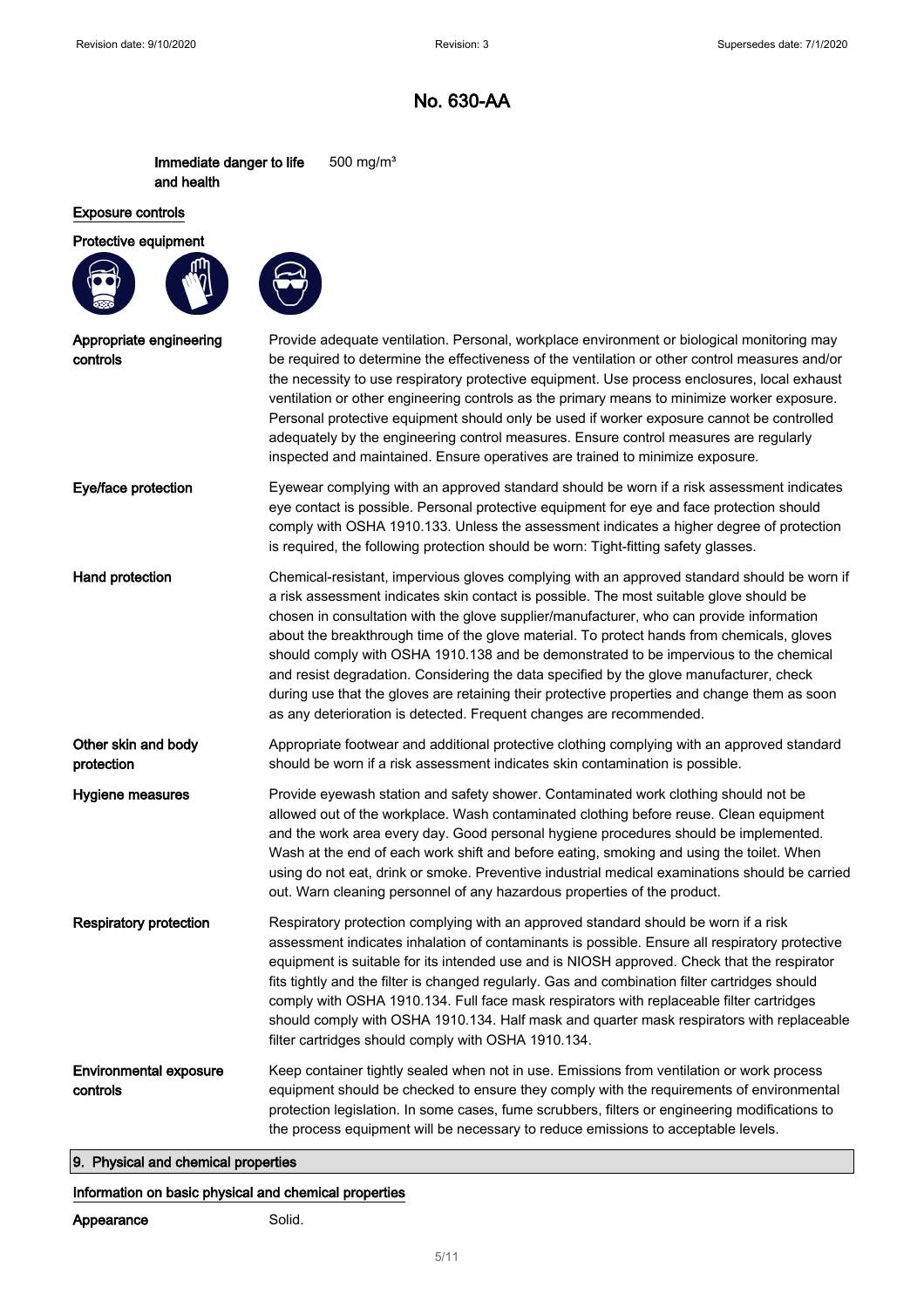| Color                                           | Off-white.                                                                                                                                                             |
|-------------------------------------------------|------------------------------------------------------------------------------------------------------------------------------------------------------------------------|
| Odor                                            | Mild.                                                                                                                                                                  |
| <b>Odor threshold</b>                           | Not available.                                                                                                                                                         |
| pH                                              | Not available.                                                                                                                                                         |
| <b>Melting point</b>                            | Not available.                                                                                                                                                         |
| Initial boiling point and range                 | >288°C (>550.4°F)                                                                                                                                                      |
| Flash point                                     | > 204°C/399.2°F Cleveland open cup.                                                                                                                                    |
| <b>Evaporation rate</b>                         | $< 0.01$ (butyl acetate = 1)                                                                                                                                           |
| Upper/lower flammability or<br>explosive limits | Not available.                                                                                                                                                         |
| Vapor pressure                                  | <0.0013 kPa @ 25°C                                                                                                                                                     |
| Vapor density                                   | > 5                                                                                                                                                                    |
| <b>Relative density</b>                         | 0.95                                                                                                                                                                   |
| Solubility(ies)                                 | Insoluble in water.                                                                                                                                                    |
| <b>Partition coefficient</b>                    | Not available.                                                                                                                                                         |
| Auto-ignition temperature                       | Not available.                                                                                                                                                         |
| <b>Decomposition Temperature</b>                | Not available.                                                                                                                                                         |
| <b>Viscosity</b>                                | Not available.                                                                                                                                                         |
| <b>Explosive properties</b>                     | Not applicable.                                                                                                                                                        |
| <b>Oxidizing properties</b>                     | Not available.                                                                                                                                                         |
| Other information                               | None.                                                                                                                                                                  |
| 10. Stability and reactivity                    |                                                                                                                                                                        |
| Reactivity                                      | See the other subsections of this section for further details.                                                                                                         |
| <b>Stability</b>                                | Stable at normal ambient temperatures and when used as recommended. Stable under the<br>prescribed storage conditions.                                                 |
| Possibility of hazardous<br>reactions           | No potentially hazardous reactions known.                                                                                                                              |
| Conditions to avoid                             | There are no known conditions that are likely to result in a hazardous situation.                                                                                      |
| Materials to avoid                              | No specific material or group of materials is likely to react with the product to produce a<br>hazardous situation.                                                    |
| Hazardous decomposition<br>products             | Does not decompose when used and stored as recommended. Thermal decomposition or<br>combustion products may include the following substances: Harmful gases or vapors. |
| 11. Toxicological information                   |                                                                                                                                                                        |
| Information on toxicological effects            |                                                                                                                                                                        |

Acute toxicity - oral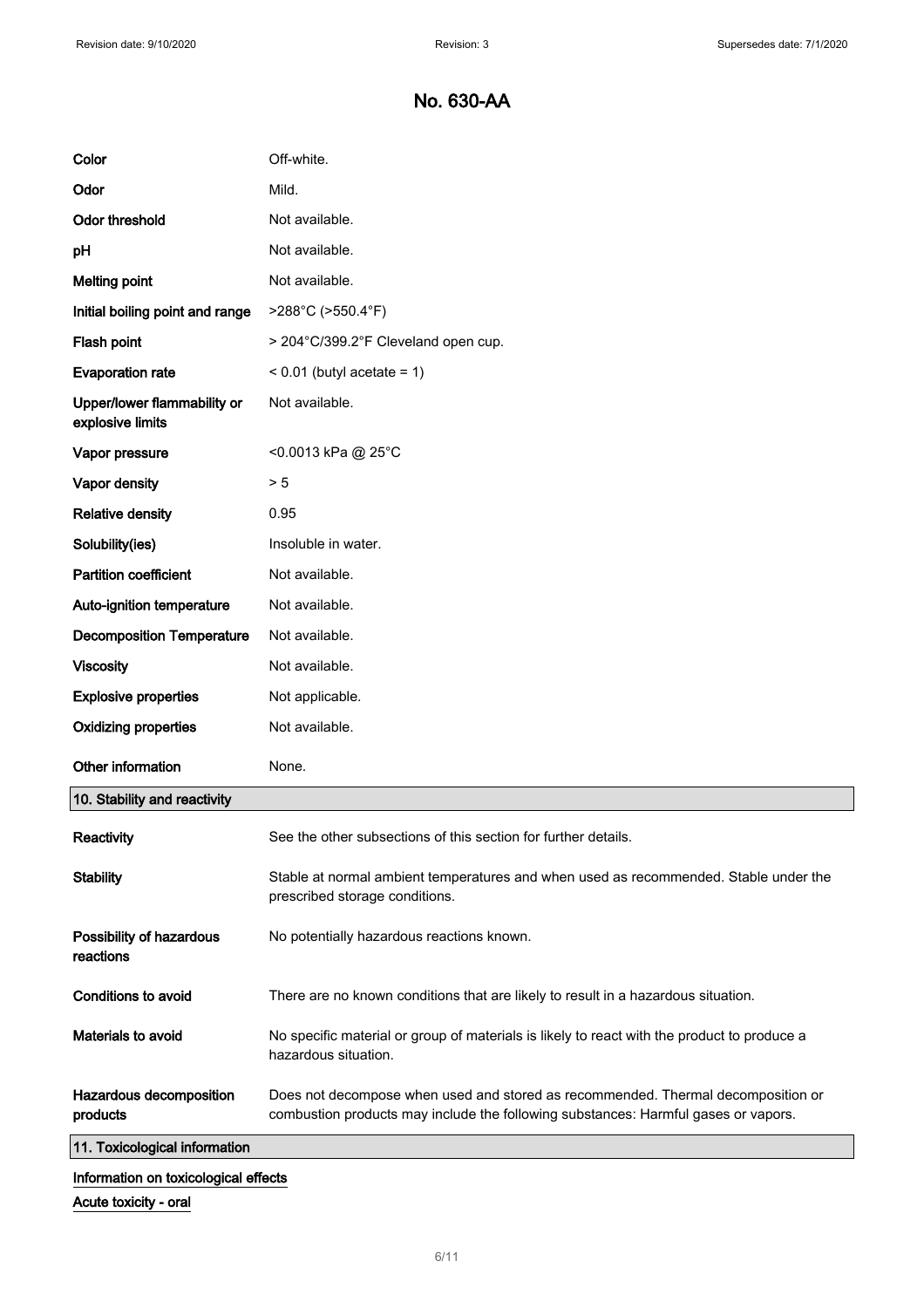| Summary                                            | Based on available data the classification criteria are not met.            |
|----------------------------------------------------|-----------------------------------------------------------------------------|
| Notes (oral LD <sub>50</sub> )                     | Based on available data the classification criteria are not met.            |
| Acute toxicity - dermal                            |                                                                             |
| Summary                                            | Based on available data the classification criteria are not met.            |
| Notes (dermal LD <sub>50</sub> )                   | Based on available data the classification criteria are not met.            |
| Acute toxicity - inhalation                        |                                                                             |
| Summary                                            | Based on available data the classification criteria are not met.            |
| Notes (inhalation LC <sub>50</sub> )               | Based on available data the classification criteria are not met.            |
| Skin corrosion/irritation                          |                                                                             |
| Summary                                            | Based on available data the classification criteria are not met.            |
| Animal data                                        | Based on available data the classification criteria are not met.            |
| Serious eye damage/irritation                      |                                                                             |
| Summary                                            | Based on available data the classification criteria are not met.            |
| Serious eye damage/irritation                      | Based on available data the classification criteria are not met.            |
| <b>Respiratory sensitization</b>                   |                                                                             |
| Summary                                            | Based on available data the classification criteria are not met.            |
| Respiratory sensitization                          | Based on available data the classification criteria are not met.            |
| Skin sensitization                                 |                                                                             |
| Summary                                            | Based on available data the classification criteria are not met.            |
| <b>Skin sensitization</b>                          | Based on available data the classification criteria are not met.            |
| Germ cell mutagenicity                             |                                                                             |
| Summary                                            | Based on available data the classification criteria are not met.            |
| Genotoxicity - in vitro                            | Based on available data the classification criteria are not met.            |
| Carcinogenicity                                    |                                                                             |
| Summary                                            | Based on available data the classification criteria are not met.            |
| Carcinogenicity                                    | Based on available data the classification criteria are not met.            |
| <b>IARC</b> carcinogenicity                        | None of the ingredients are listed or exempt.                               |
| Reproductive toxicity                              |                                                                             |
| Summary                                            | Based on available data the classification criteria are not met.            |
| Reproductive toxicity - fertility                  | Based on available data the classification criteria are not met.            |
| Reproductive toxicity -<br>development             | Based on available data the classification criteria are not met.            |
| Specific target organ toxicity - single exposure   |                                                                             |
| Summary                                            | Based on available data the classification criteria are not met.            |
| STOT - single exposure                             | Not classified as a specific target organ toxicant after a single exposure. |
| Specific target organ toxicity - repeated exposure |                                                                             |
| Summary                                            | Based on available data the classification criteria are not met.            |
| STOT - repeated exposure                           | Not classified as a specific target organ toxicant after repeated exposure. |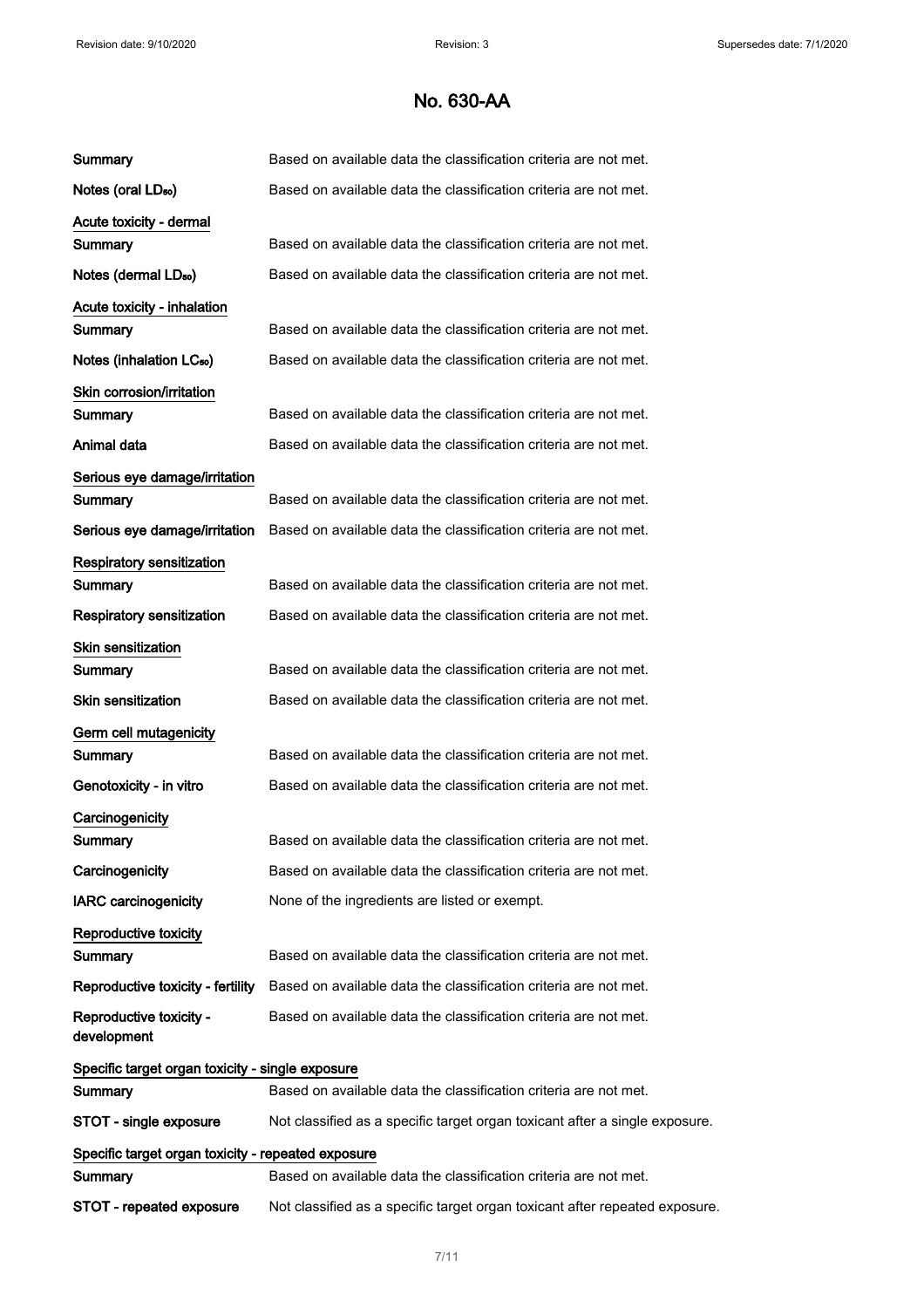| Aspiration hazard                 |                                                                                                                                                                                                                                                                                                                                                                                                                                                                                                                                                                                                                                                                                                                                                         |
|-----------------------------------|---------------------------------------------------------------------------------------------------------------------------------------------------------------------------------------------------------------------------------------------------------------------------------------------------------------------------------------------------------------------------------------------------------------------------------------------------------------------------------------------------------------------------------------------------------------------------------------------------------------------------------------------------------------------------------------------------------------------------------------------------------|
| Summary                           | Not relevant. Solid.                                                                                                                                                                                                                                                                                                                                                                                                                                                                                                                                                                                                                                                                                                                                    |
| <b>Aspiration hazard</b>          | Not relevant. Solid.                                                                                                                                                                                                                                                                                                                                                                                                                                                                                                                                                                                                                                                                                                                                    |
|                                   |                                                                                                                                                                                                                                                                                                                                                                                                                                                                                                                                                                                                                                                                                                                                                         |
| <b>General information</b>        | The severity of the symptoms described will vary dependent on the concentration and the<br>length of exposure.                                                                                                                                                                                                                                                                                                                                                                                                                                                                                                                                                                                                                                          |
| Inhalation                        | A single exposure may cause the following adverse effects: Temporary irritation.                                                                                                                                                                                                                                                                                                                                                                                                                                                                                                                                                                                                                                                                        |
| Ingestion                         | May cause discomfort if swallowed. May cause stomach pain or vomiting.                                                                                                                                                                                                                                                                                                                                                                                                                                                                                                                                                                                                                                                                                  |
| <b>Skin Contact</b>               | Prolonged contact may cause dryness of the skin.                                                                                                                                                                                                                                                                                                                                                                                                                                                                                                                                                                                                                                                                                                        |
| Eye contact                       | May be slightly irritating to eyes.                                                                                                                                                                                                                                                                                                                                                                                                                                                                                                                                                                                                                                                                                                                     |
| Route of exposure                 | Ingestion Inhalation Skin and/or eye contact                                                                                                                                                                                                                                                                                                                                                                                                                                                                                                                                                                                                                                                                                                            |
| <b>Target Organs</b>              | No specific target organs known.                                                                                                                                                                                                                                                                                                                                                                                                                                                                                                                                                                                                                                                                                                                        |
| 12. Ecological information        |                                                                                                                                                                                                                                                                                                                                                                                                                                                                                                                                                                                                                                                                                                                                                         |
| Acute aquatic toxicity            |                                                                                                                                                                                                                                                                                                                                                                                                                                                                                                                                                                                                                                                                                                                                                         |
| Summary                           | Based on available data the classification criteria are not met.                                                                                                                                                                                                                                                                                                                                                                                                                                                                                                                                                                                                                                                                                        |
| Chronic aquatic toxicity          |                                                                                                                                                                                                                                                                                                                                                                                                                                                                                                                                                                                                                                                                                                                                                         |
| Summary                           | Harmful to aquatic life with long lasting effects.                                                                                                                                                                                                                                                                                                                                                                                                                                                                                                                                                                                                                                                                                                      |
| Persistence and degradability     |                                                                                                                                                                                                                                                                                                                                                                                                                                                                                                                                                                                                                                                                                                                                                         |
| Persistence and degradability     | The degradability of the product is not known.                                                                                                                                                                                                                                                                                                                                                                                                                                                                                                                                                                                                                                                                                                          |
| <b>Bioaccumulative potential</b>  |                                                                                                                                                                                                                                                                                                                                                                                                                                                                                                                                                                                                                                                                                                                                                         |
| <b>Bio-Accumulative Potential</b> | No data available on bioaccumulation.                                                                                                                                                                                                                                                                                                                                                                                                                                                                                                                                                                                                                                                                                                                   |
| <b>Partition coefficient</b>      | Not available.                                                                                                                                                                                                                                                                                                                                                                                                                                                                                                                                                                                                                                                                                                                                          |
| Mobility in soil                  |                                                                                                                                                                                                                                                                                                                                                                                                                                                                                                                                                                                                                                                                                                                                                         |
| <b>Mobility</b>                   | No data available.                                                                                                                                                                                                                                                                                                                                                                                                                                                                                                                                                                                                                                                                                                                                      |
| Other adverse effects             |                                                                                                                                                                                                                                                                                                                                                                                                                                                                                                                                                                                                                                                                                                                                                         |
| Other adverse effects             | None known.                                                                                                                                                                                                                                                                                                                                                                                                                                                                                                                                                                                                                                                                                                                                             |
| 13. Disposal considerations       |                                                                                                                                                                                                                                                                                                                                                                                                                                                                                                                                                                                                                                                                                                                                                         |
| Waste treatment methods           |                                                                                                                                                                                                                                                                                                                                                                                                                                                                                                                                                                                                                                                                                                                                                         |
| <b>General information</b>        | The generation of waste should be minimized or avoided wherever possible. Reuse or recycle<br>products wherever possible. This material and its container must be disposed of in a safe<br>way. Disposal of this product, process solutions, residues and by-products should at all times<br>comply with the requirements of environmental protection and waste disposal legislation and<br>any local authority requirements. When handling waste, the safety precautions applying to<br>handling of the product should be considered. Care should be taken when handling emptied<br>containers that have not been thoroughly cleaned or rinsed out. Empty containers or liners<br>may retain some product residues and hence be potentially hazardous. |
| Disposal methods                  | Do not empty into drains. Dispose of surplus products and those that cannot be recycled via a<br>licensed waste disposal contractor. Waste, residues, empty containers, discarded work<br>clothes and contaminated cleaning materials should be collected in designated containers,<br>labeled with their contents. Waste packaging should be collected for reuse or recycling.                                                                                                                                                                                                                                                                                                                                                                         |

Incineration or landfill should only be considered when recycling is not feasible.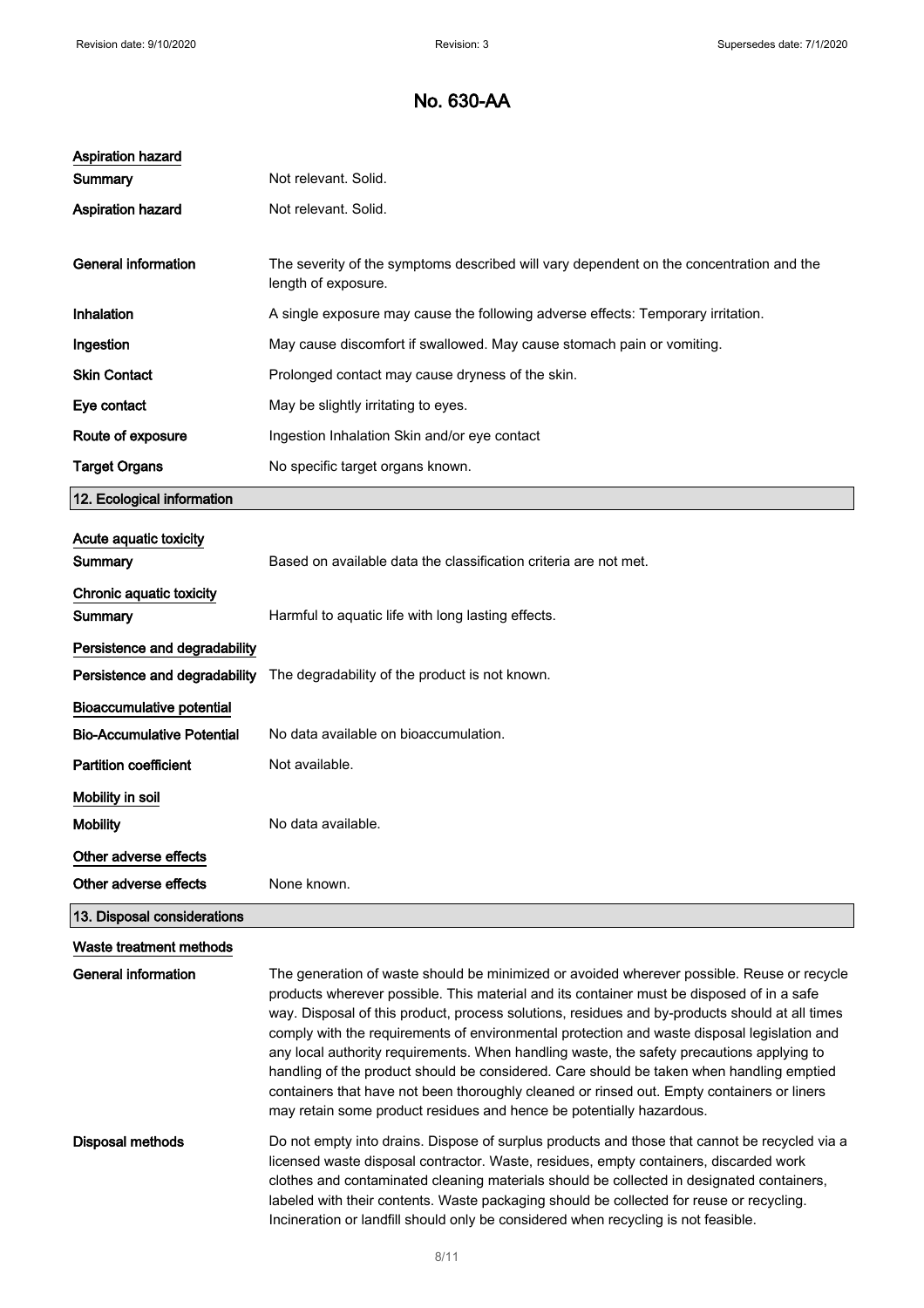| 14. Transport information                                                                                           |                                                                                                                   |
|---------------------------------------------------------------------------------------------------------------------|-------------------------------------------------------------------------------------------------------------------|
| General                                                                                                             | The product is not covered by international regulations on the transport of dangerous goods<br>(IMDG, IATA, DOT). |
| <b>UN Number</b>                                                                                                    |                                                                                                                   |
| UN No. (International)                                                                                              | Not applicable.                                                                                                   |
| UN No. (DOT)                                                                                                        | Not applicable.                                                                                                   |
| UN proper shipping name                                                                                             |                                                                                                                   |
| Proper shipping name<br>(International)                                                                             | Not applicable.                                                                                                   |
| Proper shipping name (DOT)                                                                                          | Not applicable.                                                                                                   |
| Transport hazard class(es)                                                                                          |                                                                                                                   |
| <b>Transport Labels</b><br>(International)                                                                          | No transport warning sign required.                                                                               |
| <b>DOT transport labels</b><br>No transport warning sign required.                                                  |                                                                                                                   |
| Packing group                                                                                                       |                                                                                                                   |
| Packing group (International)                                                                                       | Not applicable.                                                                                                   |
| DOT packing group                                                                                                   | Not applicable.                                                                                                   |
| <b>Environmental hazards</b>                                                                                        |                                                                                                                   |
| <b>Environmentally Hazardous Substance</b><br>No.                                                                   |                                                                                                                   |
| Special precautions for user                                                                                        |                                                                                                                   |
| Not applicable.                                                                                                     |                                                                                                                   |
| DOT reportable quantity                                                                                             | Not applicable.                                                                                                   |
| <b>DOT TIH Zone</b>                                                                                                 | Not applicable.                                                                                                   |
| Transport in bulk according to Not applicable.<br>Annex II of MARPOL 73/78<br>and the IBC Code                      |                                                                                                                   |
| 15. Regulatory information                                                                                          |                                                                                                                   |
| <b>Regulatory References</b>                                                                                        | OSHA Hazard Communication Standard 29 CFR §1910.1200                                                              |
| <b>US Federal Regulations</b>                                                                                       |                                                                                                                   |
| SARA Section 302 Extremely Hazardous Substances Tier II Threshold Planning Quantities                               |                                                                                                                   |
| None of the ingredients are listed or exempt.                                                                       |                                                                                                                   |
| CERCLA/Superfund, Hazardous Substances/Reportable Quantities (EPA)<br>None of the ingredients are listed or exempt. |                                                                                                                   |

#### SARA Extremely Hazardous Substances EPCRA Reportable Quantities

None of the ingredients are listed or exempt.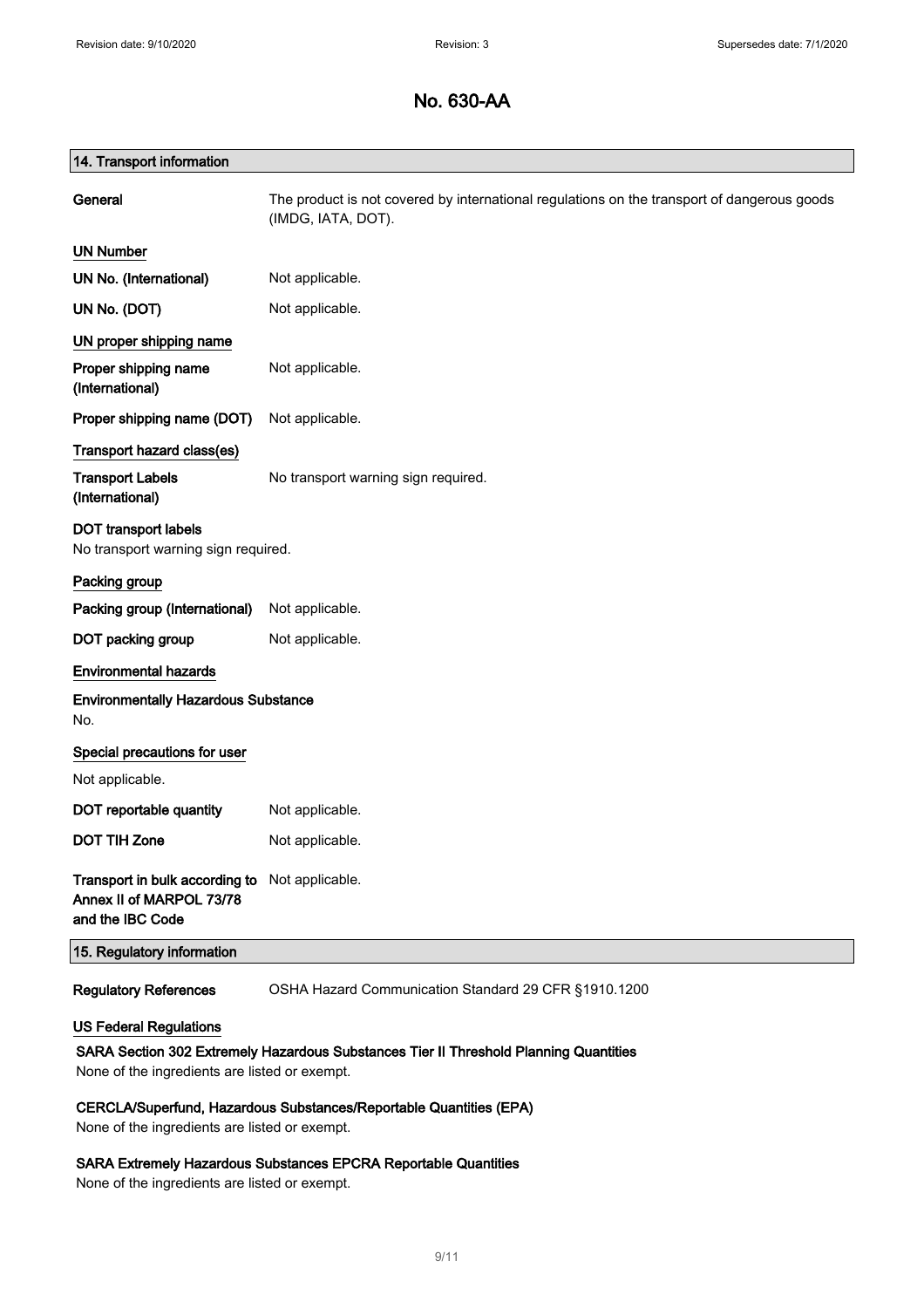#### SARA 313 Emission Reporting

The following ingredients are listed or exempt:

zinc oxide

1.0 %

Antimony dialkyldithiocarbamate 1.0 %

#### CAA Accidental Release Prevention

None of the ingredients are listed or exempt.

#### FDA - Essential Chemical

None of the ingredients are listed or exempt.

#### FDA - Precursor Chemical

None of the ingredients are listed or exempt.

#### SARA (311/312) Hazard Categories

None of the ingredients are listed or exempt.

#### OSHA Highly Hazardous Chemicals

None of the ingredients are listed or exempt.

#### US State Regulations

#### California Proposition 65 Carcinogens and Reproductive Toxins

None of the ingredients are listed or exempt.

#### California Air Toxics "Hot Spots" (A-I)

The following ingredients are listed or exempt:

zinc oxide

#### California Air Toxics "Hot Spots" (A-II)

None of the ingredients are listed or exempt.

#### California Directors List of Hazardous Substances

The following ingredients are listed or exempt: zinc oxide

#### Massachusetts "Right To Know" List

The following ingredients are listed or exempt:

zinc oxide

#### Rhode Island "Right To Know" List

The following ingredients are listed or exempt:

zinc oxide

### Minnesota "Right To Know" List

The following ingredients are listed or exempt: zinc oxide

#### New Jersey "Right To Know" List

The following ingredients are listed or exempt:

zinc oxide